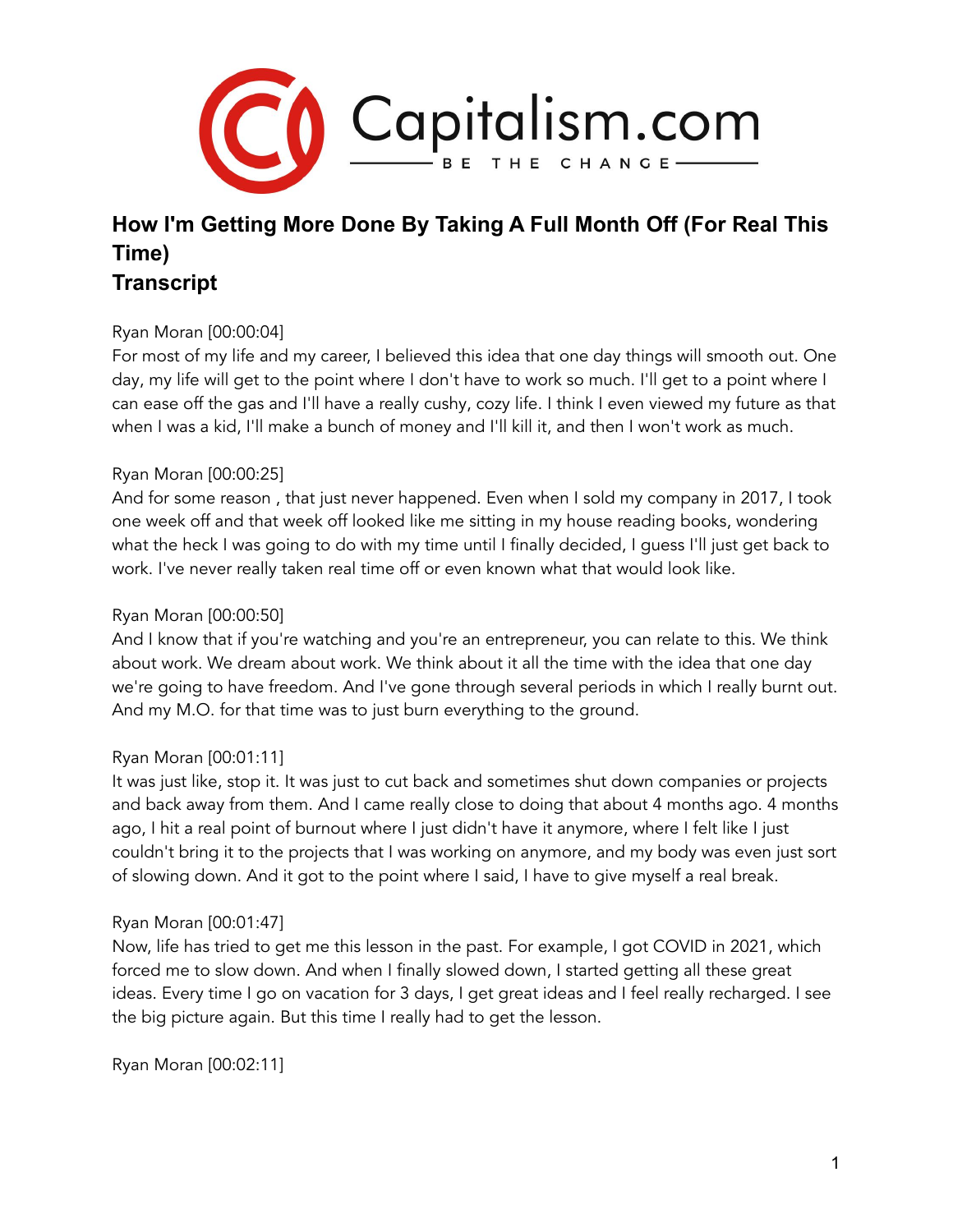

And so, I told my team that I wanted to take a full month off later this year. So, we put it on the calendar that I would take a full month off and that the team would start working towards the ability for me to take time off. And the most interesting thing started to happen. So, once again, I believed in this idea that one day I'd have enough money or the systems would be there or I'd just be in a place in my life where I didn't have to push so hard, I didn't have to work so hard.

## Ryan Moran [00:02:46]

And a lot of times we think that's going to come once we're making a million dollars or once we have a certain amount of clients or in my case, once we have an exit, but I proved that that wasn't the case. I had my exit 5 years ago. Right? So, I still worked really hard for the 5 years after I had my exit. So, that one wasn't proven true.

## Ryan Moran [00:03:05]

So, when I finally put on the calendar that I wanted to take a real month off, I mean, a solid month off with no tech, with no Slack messages, no taking a break to do this thing or doing a quick coaching call. I mean, a full month solid blocked off. What happened was that all of a sudden, we started building the systems that we should have built years ago. Now, in full disclosure, this is my fault. This isn't my team's fault.

# Ryan Moran [00:03:35]

This is 100% my fault because I would jump into the details of a project and interrupt flow, which would take me out of the mode of taking a break or letting my team do their thing. But when we knew that Ryan was going to step away for several weeks at a time, we had to build the systems for what it would look like for Ryan to be able to step away and for things to run just as well, if not better, in that instance.

# Ryan Moran [00:04:04]

And what happened was I started to see all the areas where I was getting in the way of the business and in the way of my team members. And it occurred to me for the first time that life never really automatically smooths out. It smooths out when we choose to smooth it out. Because I had always dreamed of it one day smoothing out, but every time there was space, I would fill it with a new idea.

## Ryan Moran [00:04:31]

That's what's so beautiful and annoying for us idea visionaries. As soon as we have space, as soon as we have time, as soon as we have capacity, a new idea sparks in our brain and we said, we're going to do this thing, everybody. Hey, come on in. We're changing everything. That's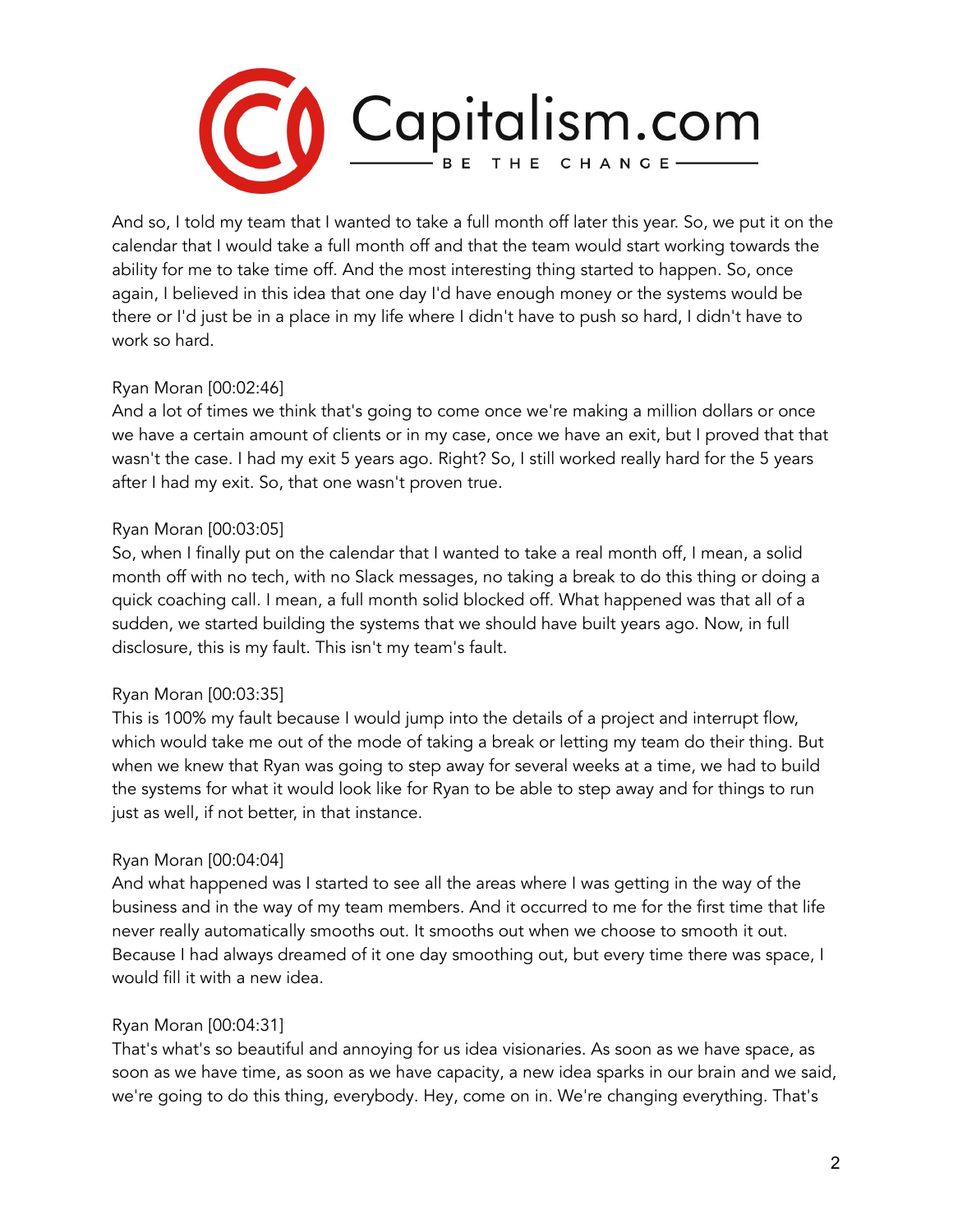

what I did over and over and over again. And in this case, I was forced to think about several months ahead and planning to be able to walk away from that and empowering the people that I should have been empowering the whole time.

## Ryan Moran [00:05:03]

Something as simple as putting a month on the calendar, through which I will be doing no work, gave me permission to empower other people to make decisions that previously I had thought that only I could make. And the most interesting thing of all of this is I can now see that once I come back from taking this break, I think we will run the entire company differently.

## Ryan Moran [00:05:25]

So, here's some of what I experienced. The first thing we started to do was plan out content and marketing and product fulfillment 3 months in advance rather than 3 days in advance. Up until this point, when we wanted to promote something, Ryan would just pull something out of his hat, say it, do more videos, do more content, draw more attention to something.

## Ryan Moran [00:05:46]

Ryan would just work harder to make those things happen, and then I would work to fulfill those, which a lot of entrepreneurs get stuck on that hamster wheel too. I just couldn't see it for myself. But once we started planning for several months in advance, oh, you can write emails and promotions ahead of time. You can record content ahead of time. You can build the systems for distribution ahead of time so it looks like everything is running exactly how it was except Ryan recorded them several weeks ago.

# Ryan Moran [00:06:14]

This was no more evidence than in our content systems, because as it's been, when Ryan wants to create a lot of content, we put out a lot of content. And when Ryan gets burnt out on creating too much content, we just don't create content for a while. Where in this case, we sat down and said, let's take all the content that we're doing from all these different areas, I'm doing some for podcasts, some for videos, some for TikToks, some for other people's shows, and let's put it behind a system to where all of our distribution and planning and recording is all synchronized.

## Ryan Moran [00:06:48]

So, instead of doing 4 different types of content, we do 1 and we repurpose it natively for those different channels. What a simple concept that you would think I would know up to this point, but I wasn't executing in my own business because I was too busy. I was too busy to clean up the chaos. It took putting time on the calendar to step away to make that a priority.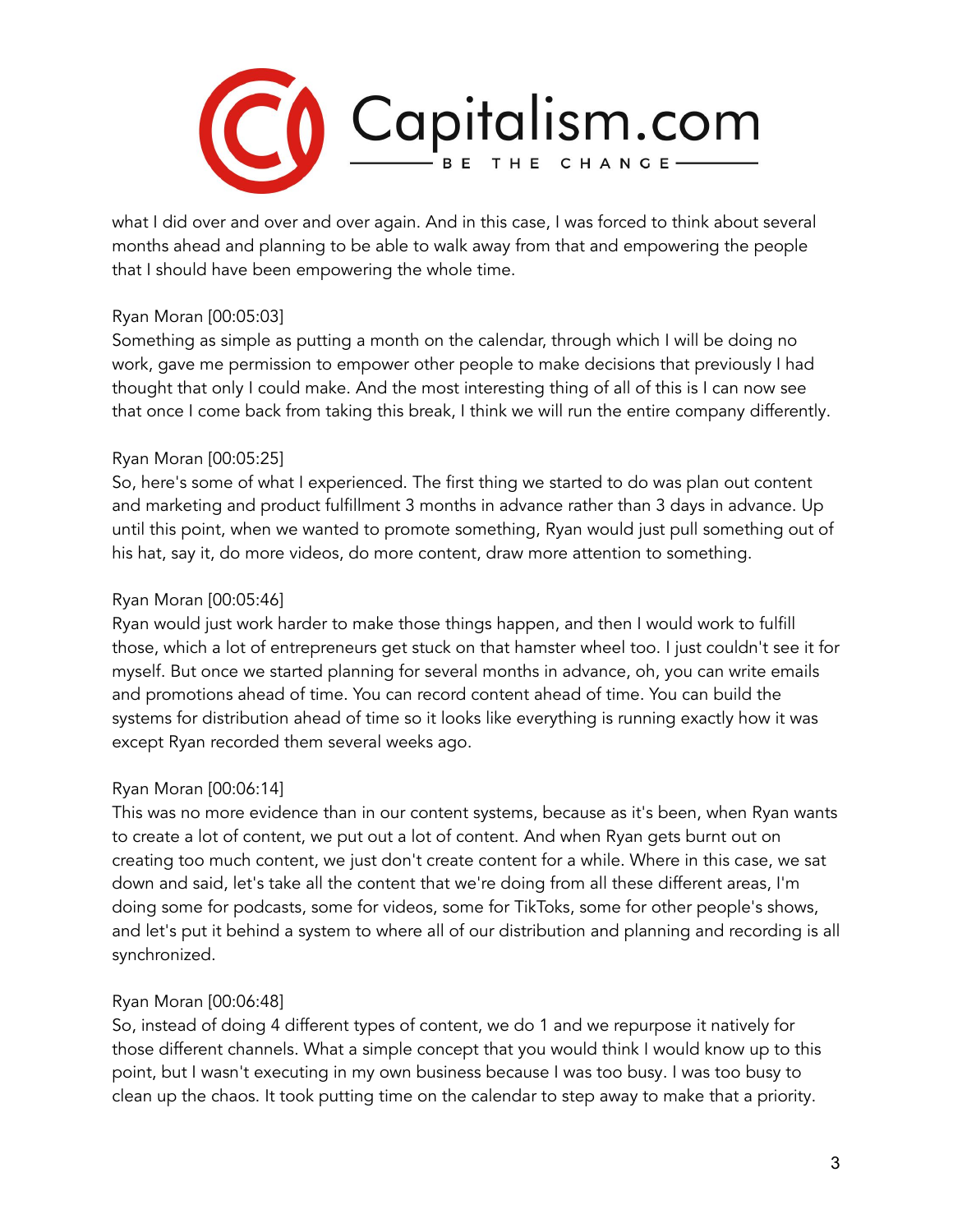

Ryan Moran [00:07:10]

Another really interesting that happened was we took inventory of everything that Ryan has to do in order for the company to be successful, in order for it to keep meeting its goals and our commitments. We were able to simplify everything down to about 15 hours a week. What? Ryan, who works all the time, who doesn't know how to stop working, could be simplified down to 15 hours a week, which is a day and a half of scheduled time? Yeah.

## Ryan Moran [00:07:45]

And I think when I come back from break, we'll operate on that because all the magic happens when you have the space to come up with the next breakthrough. Another interesting thing that happened was I'm working on another project right now. Some of you may have seen the video. I am attempting to buy back the assets of my old company, a company that I built and sold from 2013 to 2017 when I sold the company with my partner, Matt.

#### Ryan Moran [00:08:14]

And I wrote a book about it and have helped hundreds of entrepreneurs be successful because of what I learned running and selling that company. And I'm reacquiring those assets. But because of my chaotic work schedule, I have not had the time or capacity to make that my full-time thing. I haven't had the capacity to get into the details and the weeds of every little thing of that business.

## Ryan Moran [00:08:38]

So, instead I created partnerships with people who would raise the capital, who would run the operations, who would bring the most updated e-commerce strategies to the table to implement in that business. I had to create partnerships so that I didn't get into the weeds of that business. And I am barely working on that project from a time commitment. I'm bringing in the relationships and the experience and spearheading the deal. It's my old company, for goodness sake.

## Ryan Moran [00:09:07]

A lot of people putting up the capital are relationships that I've had for years, but someone else is managing the different details. My investment partner is rallying the investors, doing the interviews for the people that I'm nominating to be hired. And as a result of that, I've seen for the first time that I don't have to be full time committed to a project for it to work out beautifully. We're hiring an amazing team.

Ryan Moran [00:09:35]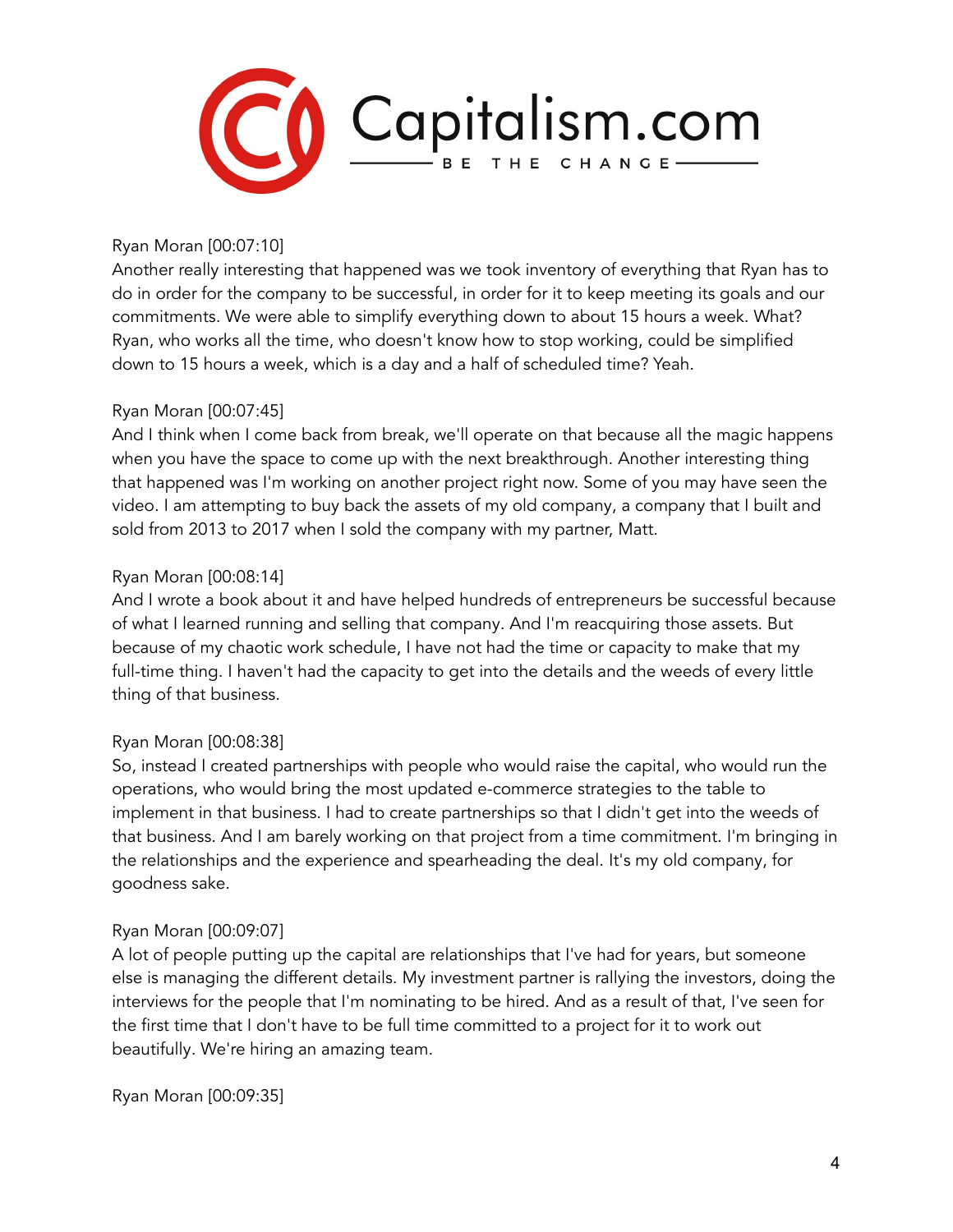

The capital is showing up. The vision is in my brain and it's flowing out. When I communicate it, people get really excited because I have been forced to stay in the visionary and creative seats. I was forced to stay there because I'm too busy with my primary project, my primary focus, which is Capitalism.com.

## Ryan Moran [00:09:59]

But now I'm seeing that I can stay in that mode. Whereas before I thought that one day life would smooth out to get to that point, I've now been forced to smooth it out and take a step back and I'm seeing that things are working better as a result of taking a step back. Things are working better on this new project because I'm staying in visionary seat and people get really freaking excited when I communicate from a position of vision and true excitement about this project.

## Ryan Moran [00:10:27]

And it makes my partner's job easy to go raise the capital because I so believe in what we are doing. And it's happening on the Capitalism.com side because I'm finally empowering the team members to take over and make decisions on things that I previously controlled. And I'm starting to see that although life never smooths out, if you prioritize your life, work will fill in the gaps.

# Ryan Moran [00:10:54]

Someone told me recently that if you prioritize your off time, that your work time will just find a way to work its way into the cracks. I used to say, I will kill it and I will work so that one day I can be free, but despite the fact that I have enough money and enough passive income to step away, I don't because I still prioritize my work time.

# Ryan Moran [00:11:20]

Only recently have I done the experiment of prioritizing my free time, prioritizing my off time in the form of a month long sabbatical. And I can already see that during that time off, I'm going to take the coffee date with a strategic contact that I just want to connect with and that will lead to an opportunity in 3 weeks. I will communicate with somebody that I'll run into and I'll say what I do for work and it'll come from a real abundant, healthy place, and they'll open up doors for me.

# Ryan Moran [00:11:52]

When I prioritize my own freedom, I get more of it. But if I prioritize my work time, I get more work. These are new revelations for me. These are new realizations for me, but I'm starting to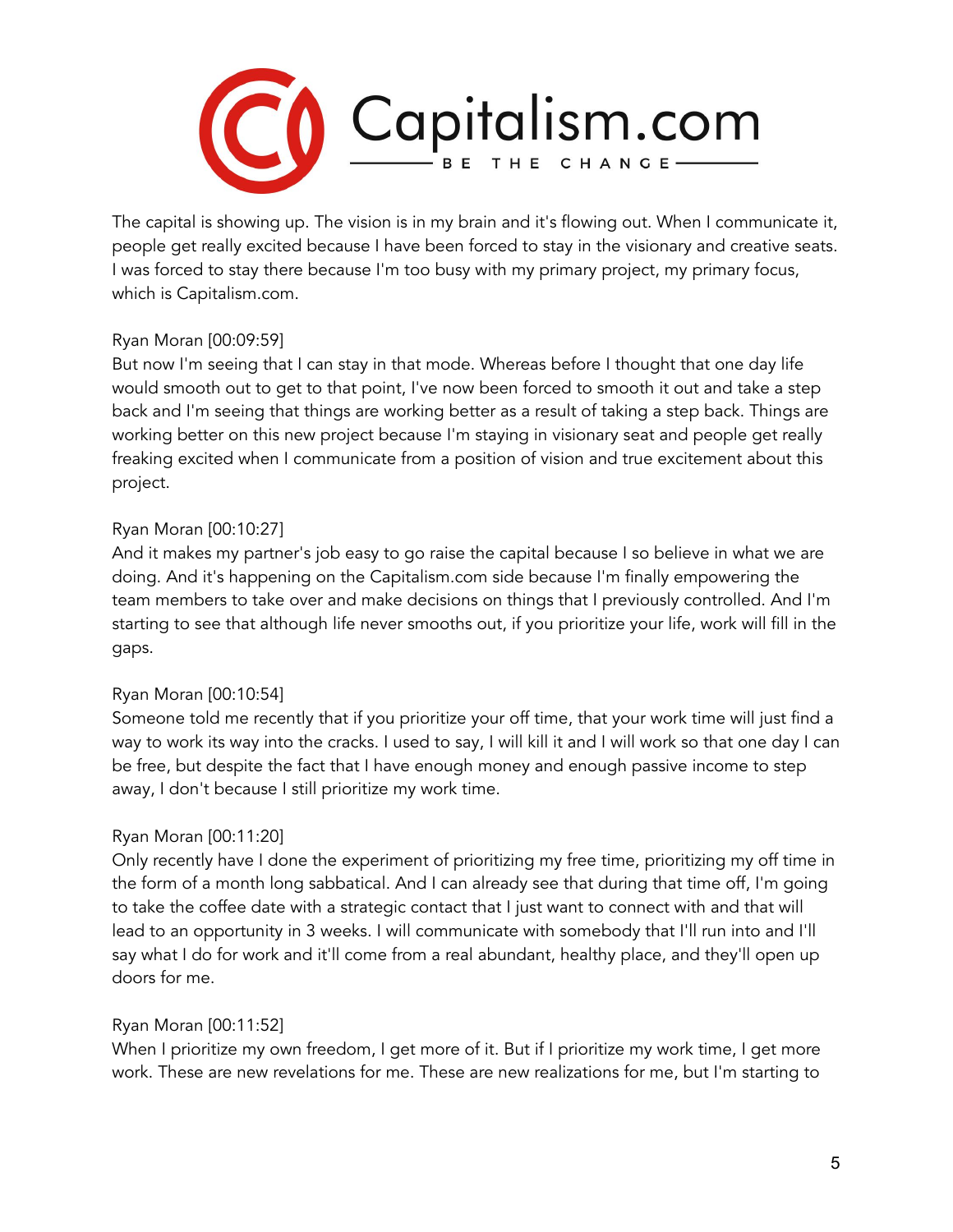

see that I can truly prioritize my own freedom and that work will be more abundant as a result. In fact, if I prioritize my own freedom, it helps my team relax into their role.

## Ryan Moran [00:12:21]

There are people on the team who are now taking ownership and building systems and processes that are at work right now, but give them space and freedom for them to do their jobs better as a result of me leaving the room, whereas I previously saw it as if I step away, they won't know what to do. What a bogus, narcissistic thought that I had in my brain that I only learned as a result of being forced to take real time off.

## Ryan Moran [00:12:49]

So, if I could do it differently, and I will be, it will be prioritizing the space and the off time so that work is healthy and sharp when I show up to do it, because we all think that we're special and unique and our abilities and what we bring to our companies, but we're not. What is special and unique is the vision and the commitment and the belief that we bring to our companies.

## Ryan Moran [00:13:18]

And I can't do that for myself or for a client or for a team member if I'm burnt out. I can think of times that I've been really unhappy and burnt out at work and that spills over to my employees, to my team members, to my partners, to my investors. And when I do that, that doesn't give them confidence that the business is in good shape.

## Ryan Moran [00:13:39]

But when I show up pumped, when I show up excited, when I show up with enthusiasm and I'm sharp and I can see the big picture, everybody wants to work with us or for us. We all have that power as entrepreneurs and as creators and as visionaries. We all have that when we are tapped into that place, and I know you've experienced those moments of clarity where you feel like you see your own true greatness and you can see the clarity that you want to bring about in your projects and in your companies and in your businesses, but we drown it out with overwork.

## Ryan Moran [00:14:16]

And it took me reaching a point where that was unsustainable for me to realize that I can operate from a place of ease, a place of excitement, and empower people around me to make the decisions that I really shouldn't be making. This is still a discovery for me, and we'll see when I come back from a brief hiatus how things play out. Did things fall apart or did things run even better?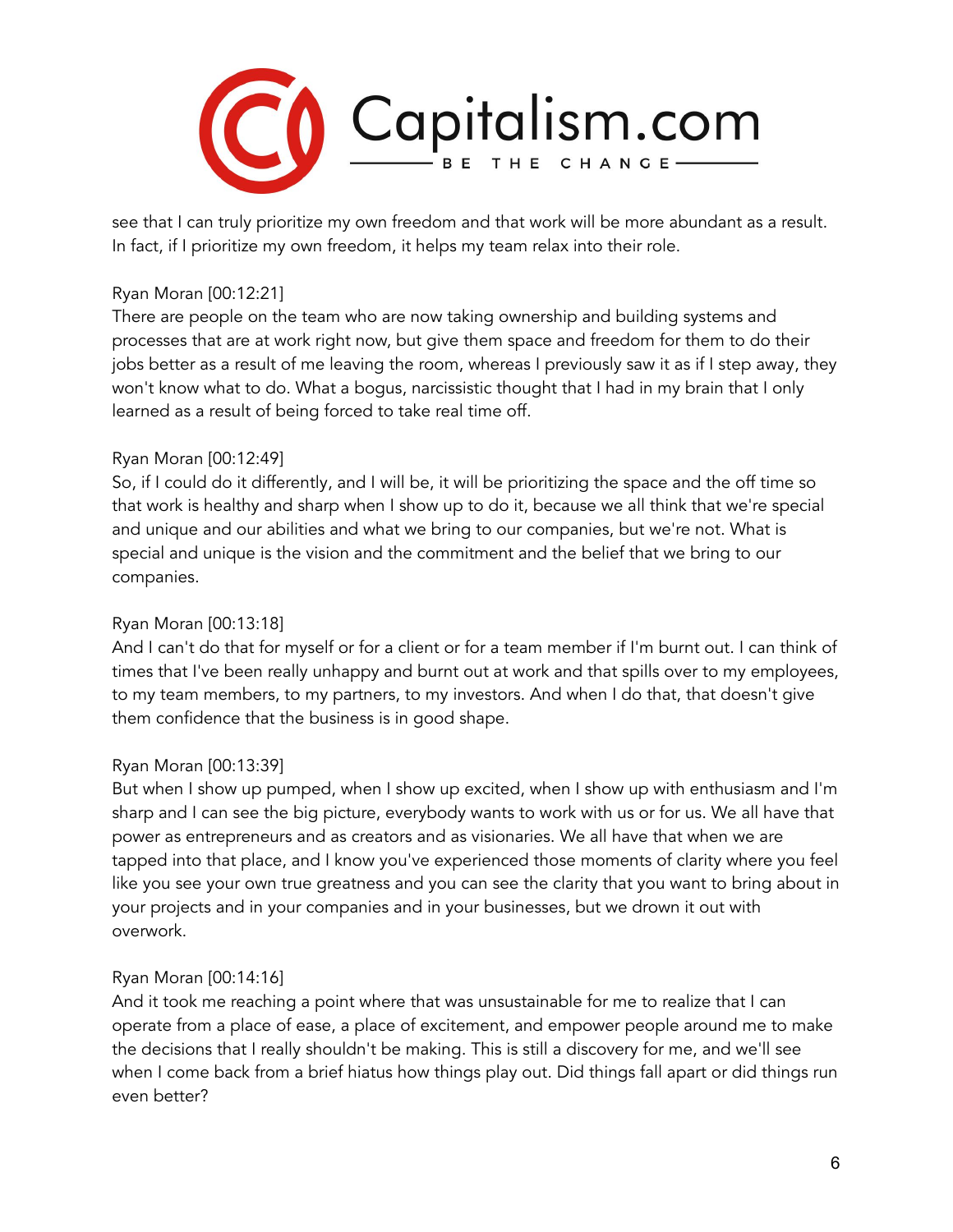

Ryan Moran [00:14:44]

But I can tell you, my team is excited that I'm stepping away, not resentful. And I worried that it would be the opposite, but I think this will be a break, not only for me, but for them to get ahead of the things that they control and plan out their jobs to allow them to have the same freedom that I'm now taking for myself.

## Ryan Moran [00:15:04]

It starts with you as the leader of a company, and how you operate and what you do spills over to the people that you impact, including your team members and your stakeholders. So it's my hope in this experiment that me prioritizing freedom and prioritizing my own happiness, that it will not only make all of us more money, but it will give my team members and investors and even my clients the ability and the space to do the same for themselves.

## Ryan Moran [00:15:35]

I will keep you posted on how this goes. And my hope and my intent is that you will have no idea when I'm taking my hiatus. I mean, maybe I won't be replying to your comments as much on YouTube and on social media, but other than that, I hope that you will not be able to tell when I'm taking a break. That's how I will really know that the experiment that we're running is successful.

## Ryan Moran [00:15:59]

And I also think that as a result of this, we're going to make a lot more money too, because even when I give myself permission over the last few months to let other people make decisions, I'm staying in visionary mode, I'm staying in the visionary seat, I'm staying in an excited place and it's getting my team members really pumped and they're starting to think longer term and bigger.

# Ryan Moran [00:16:18]

And people who want to work with us are starting to really see and feel this energy from me that they haven't felt from me in years. So, if we continue to cultivate that, if you continue to nurture that, imagine how much power there is that you've beaten out of you through hustle energy, which is exactly what I have done.

## Ryan Moran [00:16:38]

I just don't have any hustle energy left. It has to come from a different place, which feels more like inspiration and internal motivation than it feels like pounding the pavement, working, trying to prove something to yourself and to other people, which I have been totally guilty of. Now,